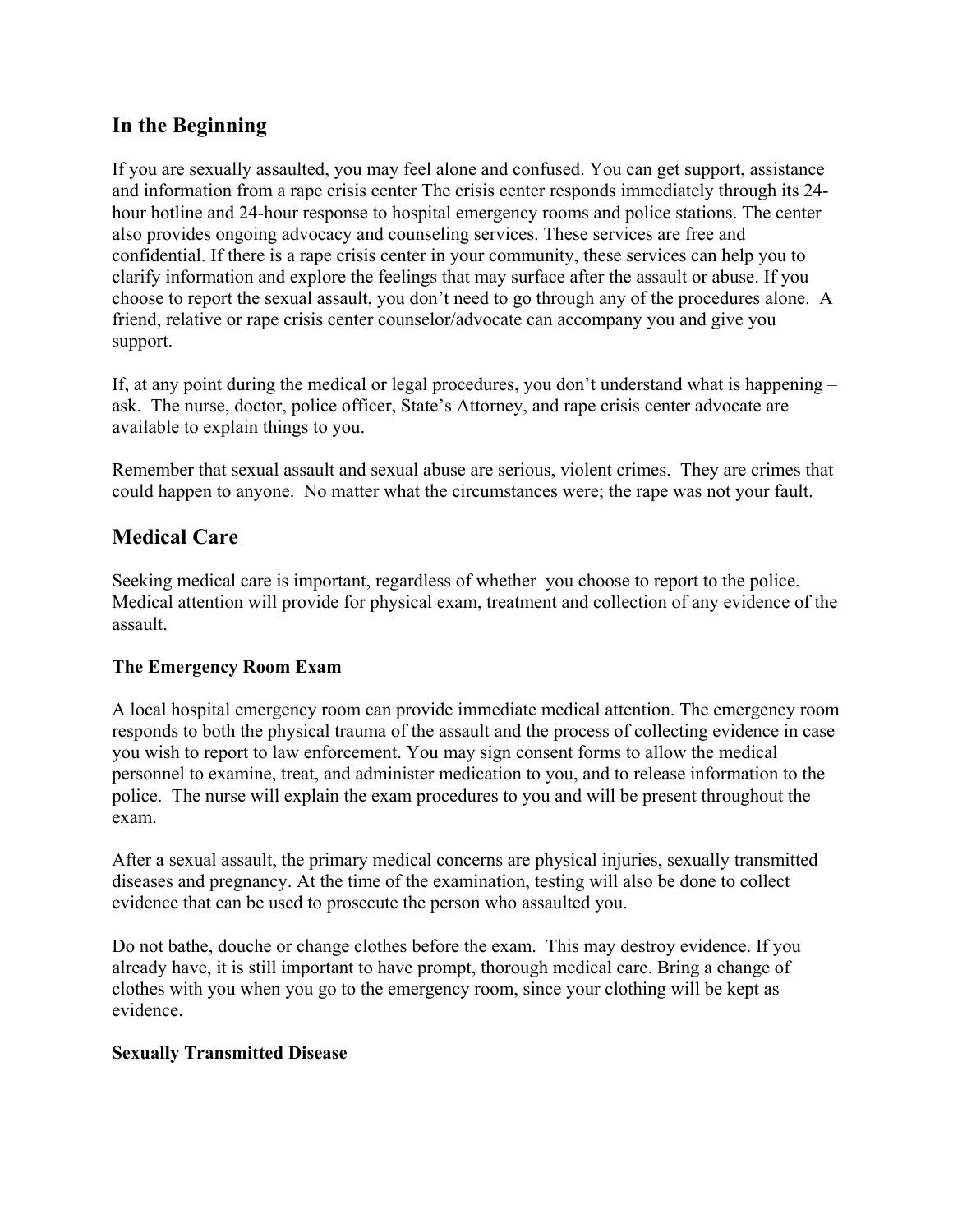Sexually transmitted diseases such as syphilis, gonorrhea, herpes simplex II and HIV can be transmitted during a sexual assault. You may not know that you have a sexually transmitted disease until several weeks or months after it has been transmitted.

If you are concerned about having a sexually transmitted disease, discuss this with the doctor. He or she can give you preventive medicine at the time of the exam. You should receive information on any medication given to you. Make sure you know the name, dosage, purpose and possible side effects of the drug.

Even if you receive preventive treatment, it is important to be tested for sexually transmitted diseases two weeks after the attack, and again in six weeks. The Illinois Department of Public Health supplies free testing and treatment for sexually transmitted disease. For the location of the clinic nearest you, call the local Department of Public Health.

# **Pregnancy**

There is a chance that pregnancy will result from a sexual assault. While the chances are lessened if you are using birth control, a test for pregnancy is recommended for all women of childbearing age who are sexually assaulted.

You may request a pregnancy test at the time of the exam. However, an accurate pregnancy test cannot be given until six weeks after your last period. A test at the time of the sexual assault will not show if you are pregnant from the assault.

Having a late period does not necessarily mean you are pregnant. Stress, tension and worry can cause you to have a late period; this happens to many sexual assault victims. Follow-up testing is the most reliable way to determine whether you are pregnant.

If you do not have a private physician, the hospital emergency room or sexual assault crisis center can refer you to a doctor or health clinic.

### **Emergency Contraception**

Emergency Contraception (EC) is a medication which can be given at the time of the medical exam to prevent pregnancy. To be effective, emergency contraception must be given within 72 hours of the assault. EC is not a form of abortion. It is a heavy dose of normal birth control pills. Hospitals are required to provide information on emergency contraception. Rape crisis center advocates can also provide information on EC and the location of the nearest pharmacy that will fill your prescription.

### **Evidence Collection**

The hospital exam is designed for thorough and complete evidence collection. The entire evidence collection process will be done only with your consent. Any evidence found during this exam will strengthen the court case. Some physical evidence (such as the presence of sperm) can only be obtained during a medical exam within 72 hours of the attack.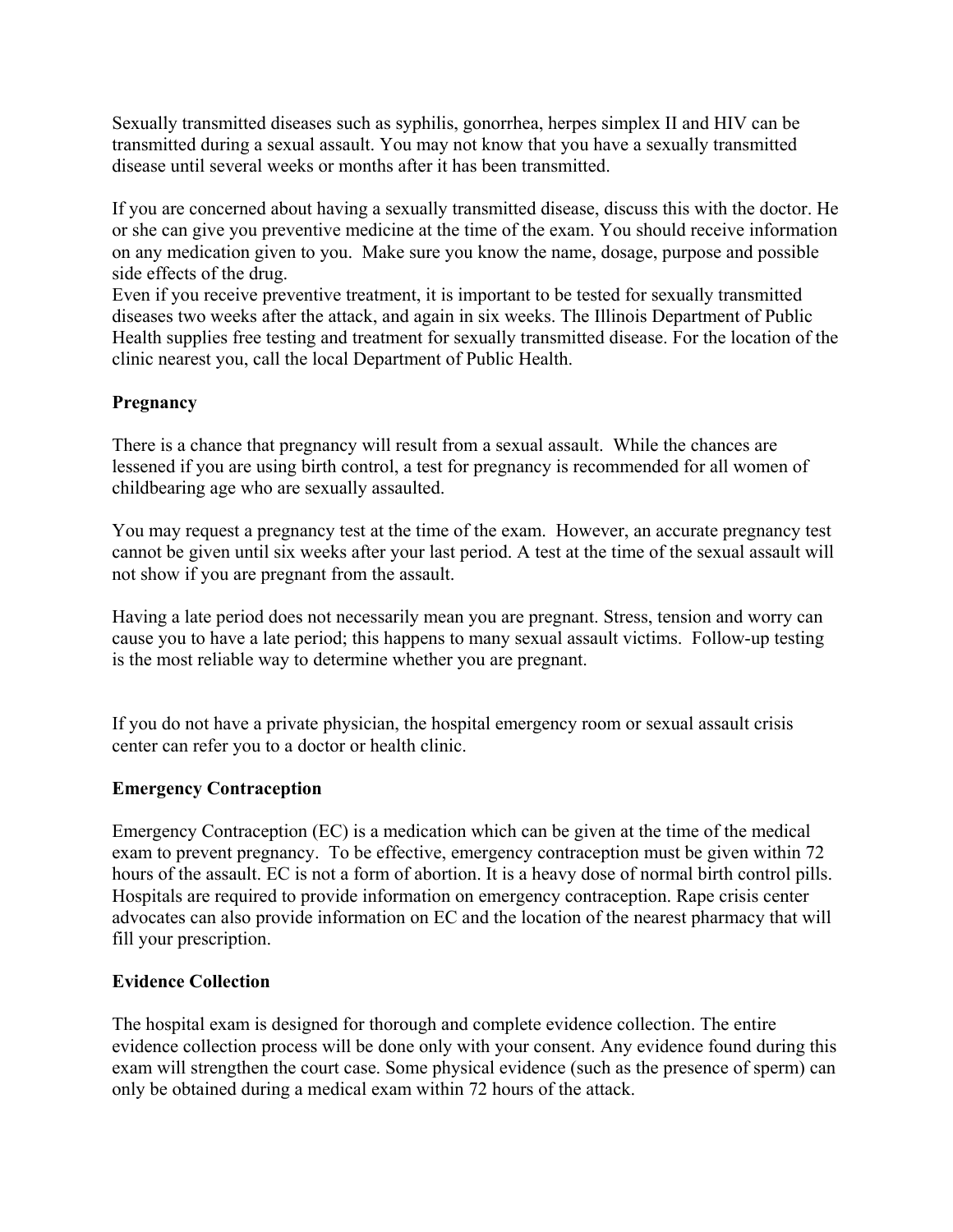Evidence may be collected even if you do not plan to report the attack to the police. If you decide, at a later date, that you would like to prosecute, this evidence will be available. Hospitals in Illinois are required to notify the local police department that treatment has been given to a sexual assault victim.

Evidence collection includes taking samples of substances from the vagina, rectum, and mouth; combings of head and pubic hair; and collecting material from beneath your fingernails. These samples will be used to detect the assailant's sperm, hair and skin cells and can help to identify the attacker.

The clothes you were wearing also may be sent to the crime lab, and may be kept as evidence until your case is closed.

Photographs may be taken of bruises, cuts and other injuries that occurred during the assault. The photographs may be kept as evidence until your case is closed. The Cost

The Sexual Assault Survivor's Emergency Treatment Act will cover the emergency room costs if you do not have public aid or private medical insurance. The hospital should not bill you for the treatment. Instead, they will be reimbursed by the Illinois Department of Public Aid.

Under the Illinois Crime Victim's Compensation Act (CVCA), victims of violent crimes can be reimbursed for out-of-pocket medical expenses, loss of earnings, psychological counseling and loss of support income due to the crime.

Maximum reimbursement under CVCA is \$27,000. To be eligible, you must have reported the assault to the police within 72 hours of the crime. A claim application must be filed within two years of the date of the crime. Further information and application forms are available on the Internet at www.cyberdriveillinois.com or by calling 217-782-7101 or 312-814-5010. Rape crisis center staff can help you with the application procedure.

# **Criminal Justice Procedures**

Sexual assault and sexual abuse are violent crimes. Like all other violent crimes, it is the responsibility of the state to prosecute the offender on your behalf. Seeking police assistance and court action may involve you in a long, complex process, but your determination can reduce the chance that you or other people will be assaulted in the future by the same person.

When you are discussing the attack with the police, detective or State's Attorney, do not be afraid to ask questions about any words or procedures that are unclear to you. You may want to take notes and write down the names and phone numbers of all people who are working with you. It is okay to call them if you have further questions.

### **Reporting To The Police**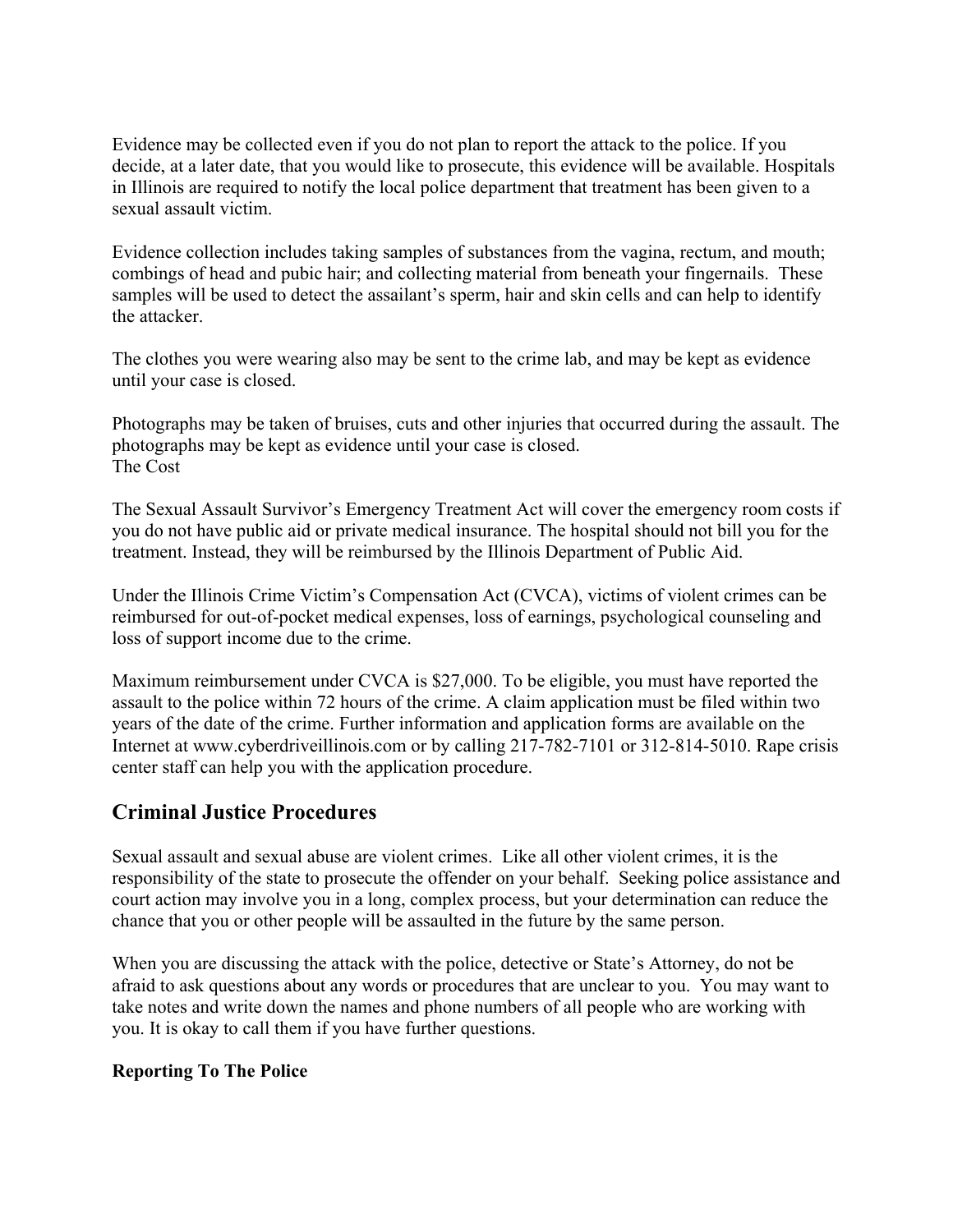The sooner you report to the police, the more likely your success in prosecuting. Reporting does not mean that you are committed to participating in a prosecution. Without your participation however, it is much more difficult for a State's Attorney to prosecute your case.

In the initial report, the officer who answers your call will want a brief summary of the crime, including when and where it happened. A description of the assailant may be dispatched to patrol officers.

### **The Investigation**

The police detective assigned to your case will conduct an in-depth interview in private with you. Since this is one of the most important phases of the investigation, it will be detailed and thorough. If you have bruises or other signs of attack that were not visible at the hospital, photographs may be taken at the police station.

You also may be asked to write a report. This will include your description of the assault and what happened before and after the assault.

The place where the incident took place may be searched and examined for fingerprints, stains, weapons and other evidence. Do not touch or remove anything from the scene of the crime until this is done. Your fingerprints will be taken at the police station to distinguish them from other prints found at the scene of the crime.

If the assailant was not known to you, you may be asked to look at photographs of sex offenders. You may also be asked to work on a composite sketch with the police artist.

### **The Arrest**

The investigator will be trying to apprehend the suspect. If an arrest is made, and the suspect was not personally known to you, you may be asked to view a line-up. You will be asked to identify the attacker from a group of five or six people. They will not be able to see you during the lineup.

### **Prosecution**

Whenever sexual assault or sexual abuse is committed, the State of Illinois considers the crime an act against all the people of the state. Therefore, criminal cases are tried by the State's Attorney's office instead of private lawyers. You do not have to pay a fee for the assistance of the State's Attorney. You, the victim, are a witness to the crime.

### **Filing Charges**

You may need to sign a complaint at the State's Attorney's office, usually located at your county court building. The police report will be sent to the State's Attorney's office along with the medical report. If the State's Attorney's office decides there is enough evidence, the case will be sent to an Assistant State's Attorney. In Chicago, after you talk to the police, the case will go to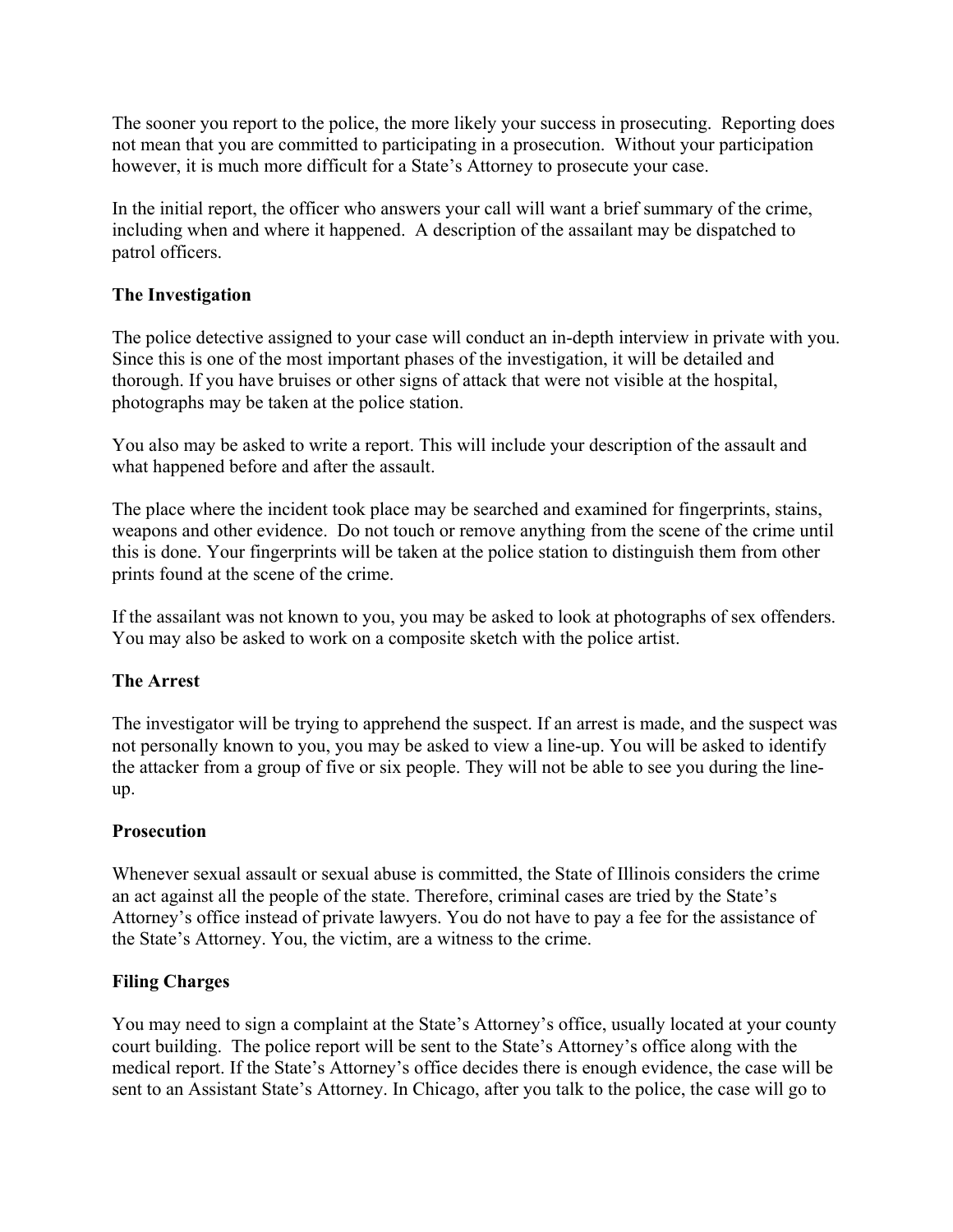the Felony Review Unit in the State's Attorney's office to determine if your case will go to Felony Court.

The Assistant State's Attorney will interview you concerning the case, asking some of the same questions asked by the police detective. He or she will also explain the trial process, how to testify at the trial, and what the defendant (accused rapist) may use as defense at the trial.

If any representative of the defendant contacts you, call the Assistant State's Attorney who is handling your case. You are not required to talk to the defense attorney if he or she calls you.

It is possible that the prosecutor or the Felony Review Unit will decide not to file charges. This may mean that the prosecutors or Felony Review Unit do not believe there is enough evidence for the case to go through the court system successfully. Sexual assault cases are difficult to prove in court. If a sexual assault or sexual abuse charge is not filed, you should be given a reason by the State's Attorney. Likewise, if you disagree with the Felony Review Unit decision, ask to speak with a supervisor for case reconsideration.

# **Polygraph Test**

No police officer or State's Attorney can require you to take a lie detector test as a condition to investigating, charging or prosecuting your case. This law was passed because lie detector tests are of little value in a sexual assault or sexual abuse case. You may request to take a polygraph if you choose to.

### **Arraignment**

The arraignment is when the defendant appears before the judge and pleads guilty or not guilty to the crime. If the defendant pleads guilty, sentencing will be scheduled for a later date. If the defendant pleads not guilty, the case moves toward a trial.

#### **Bail**

If the defendant pleads not guilty, the judge may release the defendant into the community. The judge will set conditions for the defendant's release, called bail. Often, one part of bail is bond, which is an amount of money the defendant pays to the court to ensure that he will return for court hearings. If, during this time the defendant threatens or harasses you in any way, immediately notify the police. If he violates the bail, he will be held in jail until the trial. Charging

After the arraignment, prosecution begins in one of two ways: through a preliminary hearing or a grand jury hearing. You may be asked to be present or to testify during these proceedings. If you are required to attend, you will receive a subpoena. This is a document from court that will tell you when and where to appear.

### **The Preliminary Hearing**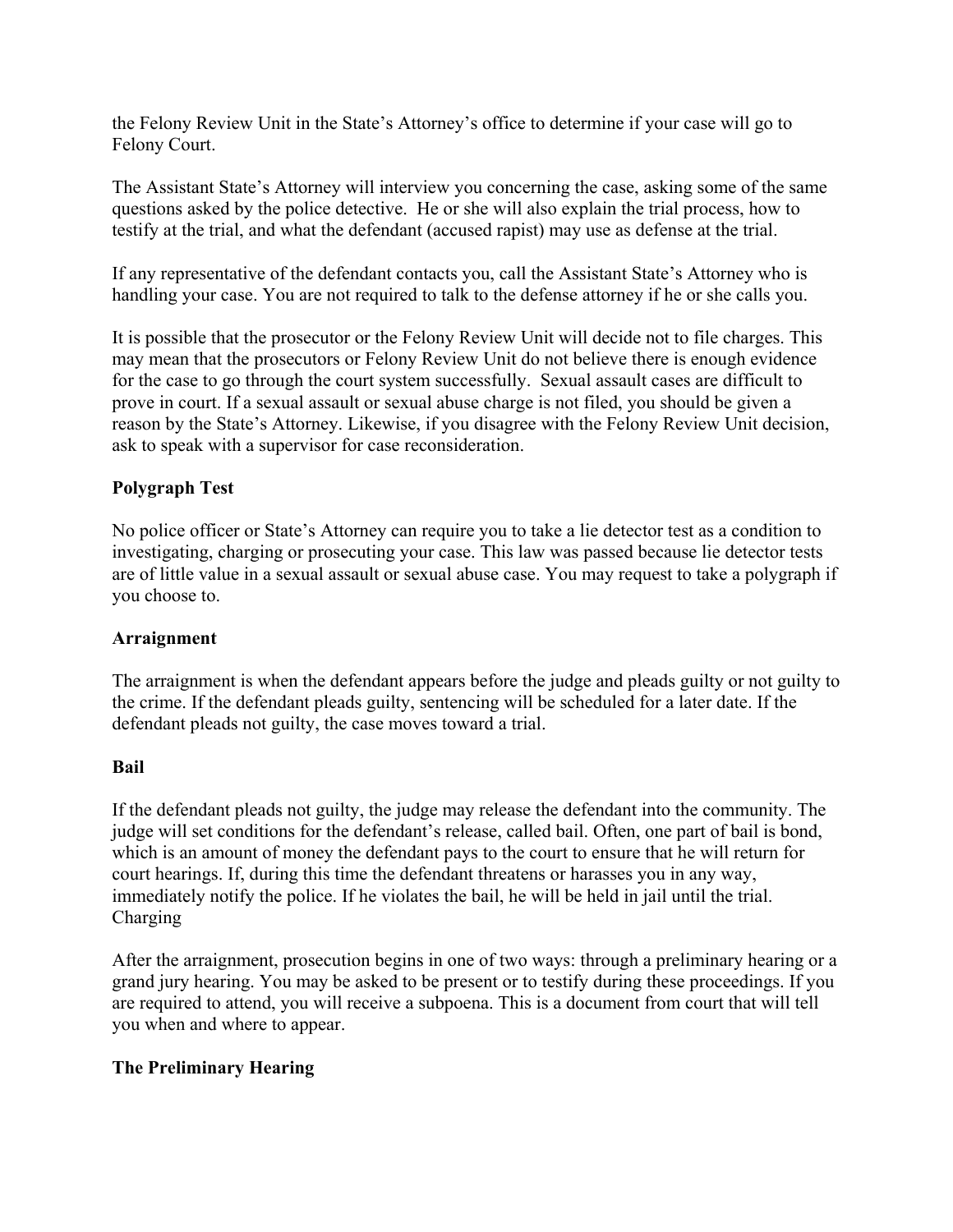The preliminary hearing will take place before a judge in open court. The defense attorney and the accused rapist will be present. The judge will review the evidence and testimony and decide if the case will be referred for trial.

# **The Grand Jury Hearing**

A grand jury hearing is held in private before a jury. The jury reviews the evidence presented by the prosecutor and decides if the case will go to trial. You may not attend. Also, the defense attorney and the accused rapist do not attend.

# **Plea Bargaining**

Plea bargaining may take place between the State's Attorney and the defense attorney at any point after the charges are filed. After a plea bargain, there is no trial, no chance of acquittal and usually a lesser sentence than the rapist would have received for the original charges. If your case is plea bargained, you have the right to discuss the terms with the prosecuting attorney.

# **The Trial**

The defense chooses whether the trial will be held before a circuit court judge (called a bench trial) at which there is no jury, or before a judge and a jury of 12 people (called a jury trial). A bench trial is commonly used in Cook County. The judge determines if the defendant is guilty or not guilty.

If a jury trial is chosen, both the prosecution and the defense have a right to exclude up to 10 potential jurors (called preemptory challenges). The selected jury of 12 people hears the case and determines if the defendant is guilty or not guilty. The judge sets the sentence.

During the trial, you and other witnesses will be required to testify. In addition, the results of the medical examination, laboratory analyses and police investigation will be presented at the trial. The defendant does not have to testify.

At the trial, the State's Attorney will begin the questioning and will ask you to give a complete account of the attack. The defense attorney will then question you and will try to dispute what you say.

The defense attorney is not allowed by Illinois law to question you about your past sexual experiences(s) or reputation, unless it is directly related to the case.

Before a trial, you may want to practice testifying with a sexual assault crisis center advocate or a knowledgeable friend. Preparation for the trial should also include reviewing the police statement. It is also a good idea to visit a courtroom and observe another trial in session.

### **Post-Trial Events**

If the defendant is found guilty, he will be sentenced. He also has a right to appeal. A finding of not guilty cannot be appealed by the state.